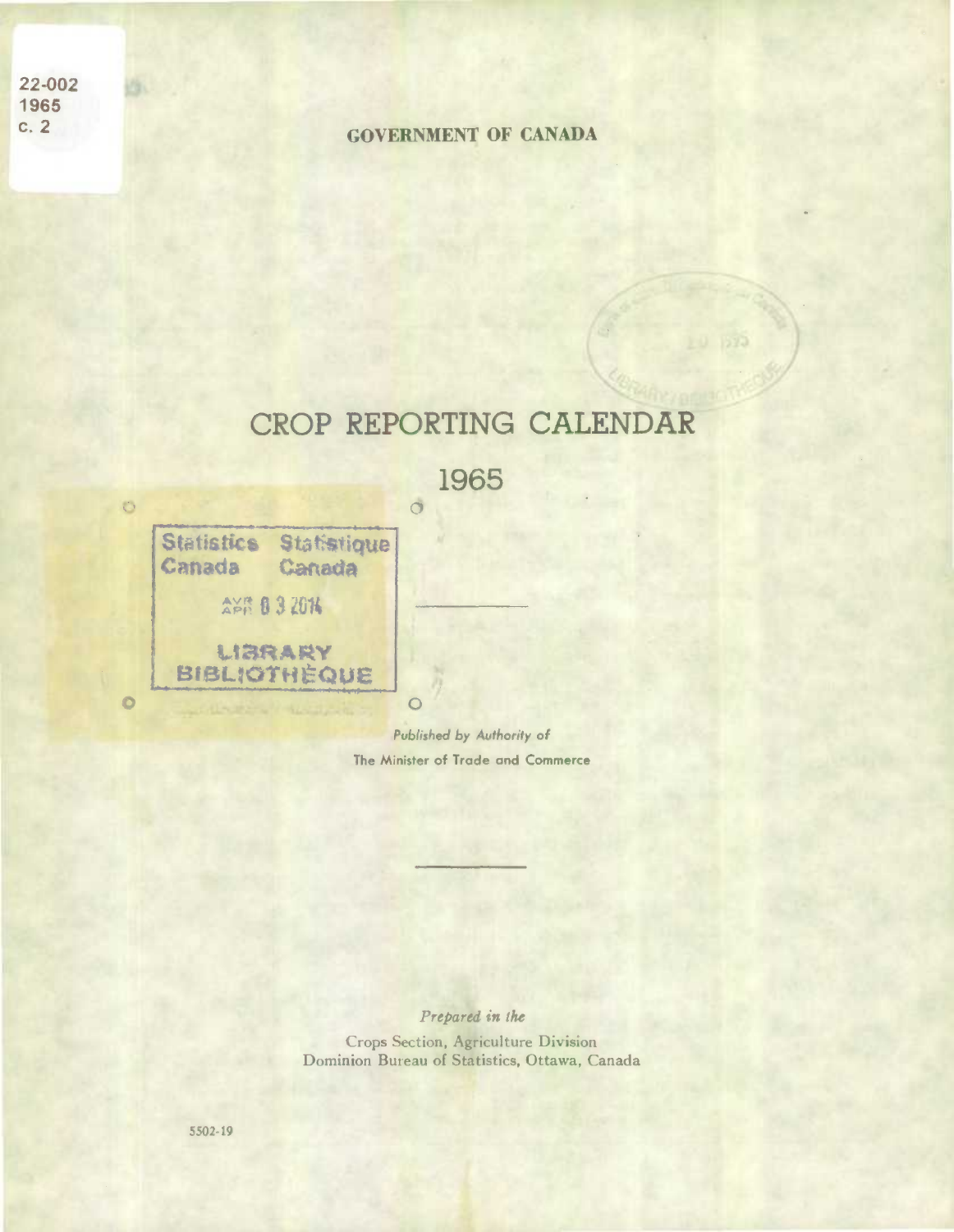### CROP REPORT

Note: The dates of issue and subject matter of regularly scheduled field crop reports to be released by the Agriculture Division of the Dominion Bureau of Statistics during 1965 are listed below. All reports are issued at 3 p.m. E.S.T. or E.D.S.T. when in force.

| No.             | Date         |    | Day                       | Title                                                                                                                                                   |
|-----------------|--------------|----|---------------------------|---------------------------------------------------------------------------------------------------------------------------------------------------------|
|                 | 1965         |    |                           |                                                                                                                                                         |
| ı               | January      | 27 | Wednesday                 | Summerfallow and Stubble, Acreage and Yield of Specified Crops, Prairie<br>Provinces.                                                                   |
| 2               | March        | 17 | Wednesday                 | Intended Acreage of Principal Field Crops.                                                                                                              |
| 3               | April        | 14 | Friday                    | Stocks of Grain at March 31.                                                                                                                            |
| 4               | May          | 5  | Wednesday                 | Telegraphic Crop Report - Canada.<br><b>The Second</b>                                                                                                  |
| 5               | May          | 12 | Wednesday                 | Telegraphic Crop Report - Prairie Provinces.                                                                                                            |
| 6               | May          | 26 | Wednesday                 | Telegraphic Crop Report - Prairie Provinces.                                                                                                            |
| $7\phantom{.}$  | June         | 9  | Wednesday                 | Telegraphic Crop Report - Canada.                                                                                                                       |
| 8               | June         | 16 | Wednesday                 | Progress of Seeding; Winterkilling and Spring Condition of Winter<br>Wheat, Fall Rye, Tame Hay and Pasture; Rates of Seeding.                           |
| 9               | June         | 23 | Wednesday                 | Telegraphic Crop Report - Prairie Provinces.                                                                                                            |
| 10              | July         | 7  | Wednesday                 | Telegraphic Crop Report - Canada.                                                                                                                       |
| 11              | July         | 14 | Wednesday                 | Telegraphic Crop Report - Prairie Provinces.<br>(Including preliminary<br>acreage report, Prairie Provinces).                                           |
| 12              | July         | 21 | Wednesday                 | Telegraphic Crop Report - Canada.                                                                                                                       |
| 13              | August       | 6  | Friday                    | Preliminary Estimate of Crop and Summerfallow Acreages.                                                                                                 |
| 14              | August       | 11 | Wednesday                 | Telegraphic Crop Report - Prairie Provinces.                                                                                                            |
| 15 <sup>5</sup> | August       | 18 | Wednesday                 | Stocks of Grain at July 31.                                                                                                                             |
| 16              | August       | 25 | Wednesday                 | Telegraphic Crop Report - Canada.                                                                                                                       |
| 17              | September 3  |    | Friday                    | August Forecast of Production of Principal Field Crops.                                                                                                 |
| 18              | September 15 |    | Wednesday                 | Telegraphic Crop Report - Canada.                                                                                                                       |
| 19              | October      | 6  | Wednesday                 | September Forecast of Production of Principal Field Crops.                                                                                              |
| 20              |              |    | November (date uncertain) | November Estimate of Production of Principal Field Crops. Area<br>and Condition of Fall-Sown Crops. Progress of Harvesting in the<br>Prairie Provinces. |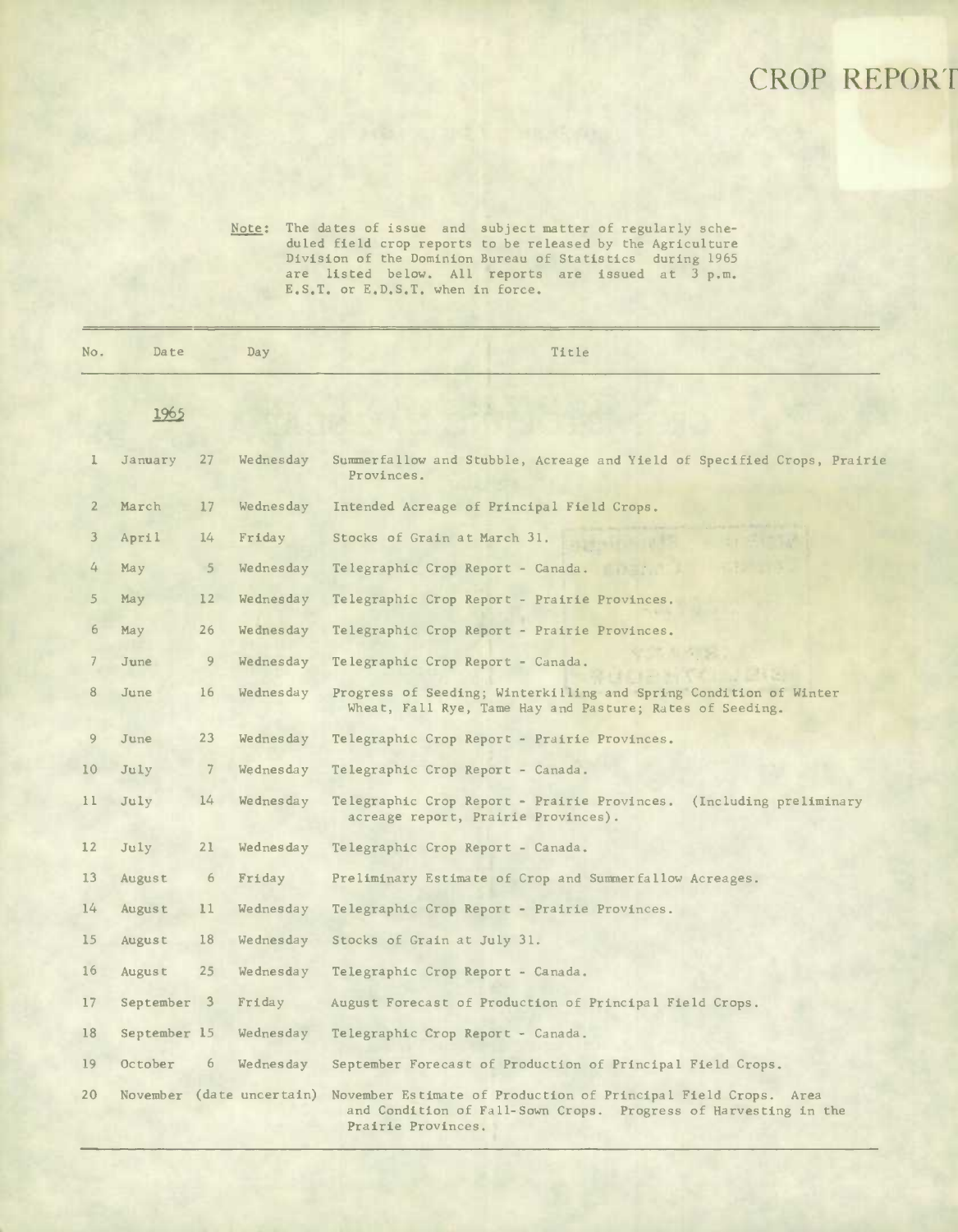

#### Please substitute Wednesday in place of Friday

for April 14 release (number 3).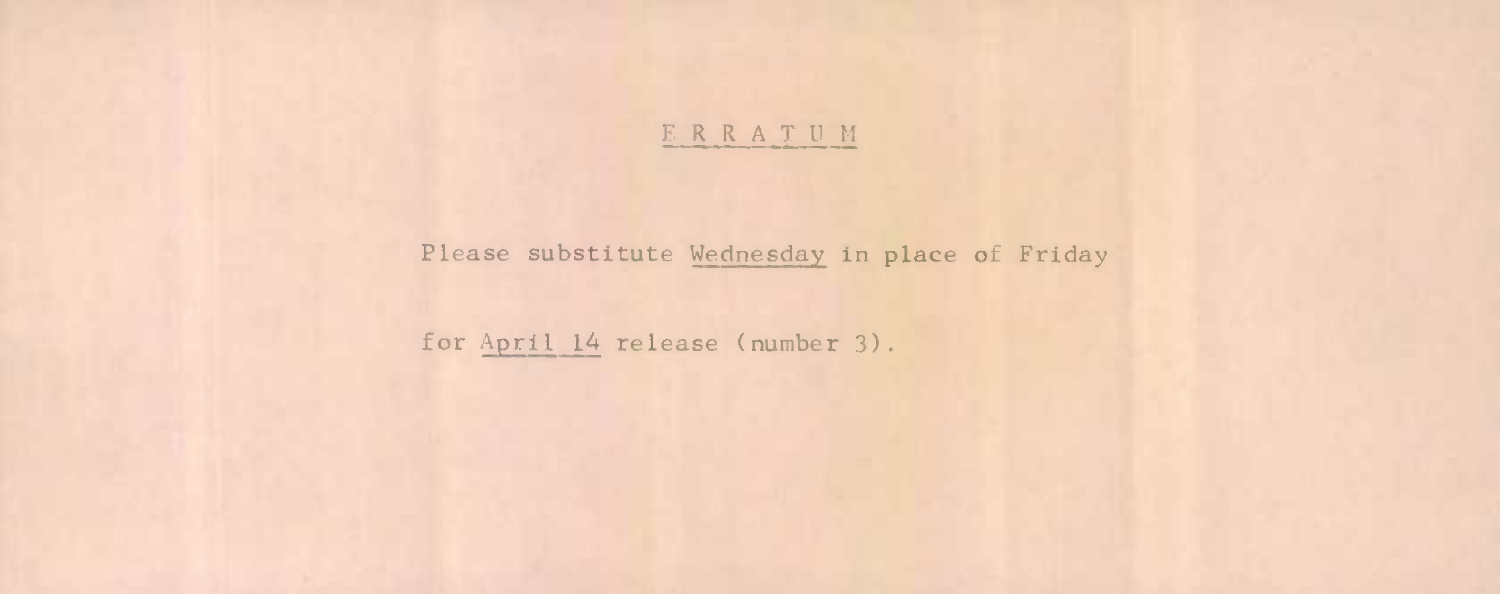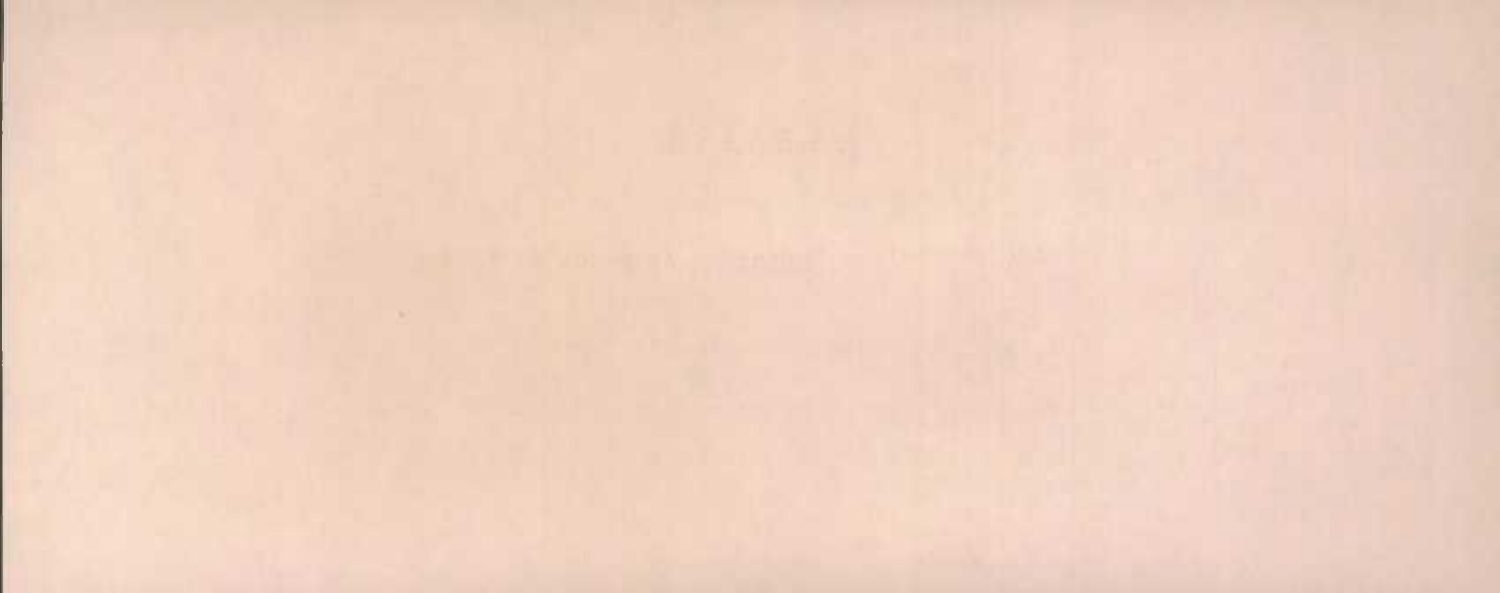# NG CALENDAR

1965

| <b>JANUARY</b>                                     | <b>FEBRUARY</b>                                               | <b>MARCH</b>                                        |
|----------------------------------------------------|---------------------------------------------------------------|-----------------------------------------------------|
| S<br>S<br>M<br>W<br>F                              | S<br>S.<br>W<br>F<br>M                                        | S<br>M<br>W<br>S.<br>F                              |
| $\overline{2}$                                     | $\overline{3}$<br>$\overline{2}$<br>6<br>5<br>4               | 3<br>$\overline{2}$<br>6<br>5<br>4                  |
| 3 <sup>1</sup><br>5<br>9<br>8<br>4<br>6<br>7       | $\overline{7}$<br>8<br>9<br>12<br>13<br>IO                    | $\mathbf{7}$<br>8<br>9<br>13<br>10<br>12            |
| 10<br>13<br>15<br> 6<br>12<br>14                   | 20<br>16<br>19<br>15<br>18<br>14                              | 15<br>16<br>14<br>20<br>18<br>19                    |
| 17<br>18<br>22<br>23<br>19<br>20<br>$\overline{2}$ | 26<br>$22 \overline{)}$<br>23 24 25<br><b>27</b><br>21        | 22<br>23<br>25<br>21<br>24<br>26 27                 |
|                                                    |                                                               |                                                     |
| $\frac{24}{3}$ 25<br>26 27 28 29 30                | 28                                                            | 29 30<br>31<br>28                                   |
|                                                    |                                                               |                                                     |
| <b>APRIL</b>                                       | <b>MAY</b>                                                    | JUNE                                                |
| S<br>S<br>M<br>F<br>W                              | S<br>M<br>T<br>F<br>S<br>W                                    | S<br>M<br>S<br>W<br>F                               |
| $\overline{2}$<br>3                                |                                                               | 4<br>5<br>$\overline{\mathbf{3}}$<br>$\overline{2}$ |
| 5<br>10<br>9<br>8<br>4<br>6                        | $\overline{2}$<br>$\overline{\mathbf{3}}$<br>5<br>4<br>6<br>8 | 6<br>8<br>9<br>7<br>12<br>IO                        |
| 12<br>13<br>5<br>17<br>16<br>14                    | 9<br>3<br>15<br>10<br>14                                      | 13<br>5<br>19<br>14<br>16<br>8<br>17                |
| 23<br>24<br>9<br>22<br>18<br>20<br>2               | 21<br>22<br>16<br>9<br>20<br>8                                | 23<br>24<br>20<br>21<br>22<br>25 26                 |
| 25 26 27 28 29 30                                  | $\frac{23}{30}$ $\frac{24}{31}$<br>25 26 27<br>28<br>29       |                                                     |
|                                                    |                                                               | 27 28 29 30                                         |
|                                                    |                                                               |                                                     |
|                                                    |                                                               |                                                     |
| JULY                                               | <b>AUGUST</b>                                                 | <b>SEPTEMBER</b>                                    |
| S<br>S<br>M<br>F<br>W                              | S<br>S<br>M<br>W<br>$F_{\perp}$<br>T<br>Т                     | S<br>M<br>W<br>S<br>F                               |
| 3<br>$\overline{2}$                                | 3<br>$\overline{2}$<br>4<br>5<br>6<br>$\mathbf{I}$            | $\overline{2}$<br>3<br>4                            |
| $\overline{10}$<br>5<br>9<br>6<br>8<br>4           | 12<br>8<br>13<br>9<br>14                                      | 5<br>6<br>8<br>9                                    |
| 12<br>3<br>5<br>6<br>17<br>14                      | 15<br>20<br>19<br>21<br>6                                     | 12<br>3<br>6<br>18                                  |
| 9<br>22<br>23<br>24<br>20<br>2<br>18               | 23<br>24<br>25<br>26<br>27 28<br>22                           | 20<br>22<br>24<br>19<br>25                          |
| 3 <sub>l</sub>                                     |                                                               | 23                                                  |
| 29<br>25.<br>26<br>27 28<br>30                     | 31<br>29 30                                                   | 26 27 28<br>29 30                                   |
|                                                    |                                                               |                                                     |
| <b>OCTOBER</b>                                     | <b>NOVEMBER</b>                                               | <b>DECEMBER</b>                                     |
| S<br>M<br>W<br>S<br>F                              | S<br>M<br>S<br>W<br>F                                         | S<br>M<br>S<br>W<br>F                               |
| $\overline{2}$                                     | $\overline{2}$<br>3<br>5<br>4<br>6                            | 4<br>$\overline{3}$<br>$\overline{2}$               |
| 9<br>8<br>$\overline{\mathbf{3}}$<br>5<br>4<br>6   | 9<br>$\overline{2}$<br>8<br>$\bf{0}$<br>13                    | 5<br>9<br>8<br>10<br>6                              |
| 16<br>5<br>.5<br>4                                 | 20<br>9<br>6<br>5<br>14                                       | 12<br>5<br>3<br>8<br>6                              |
| 22<br>23<br>8<br>9<br>20<br>21                     | 23<br>24 25<br>26 27<br>22<br>21                              | 23<br>24<br>19<br>20<br>$2\vert$<br>22              |
| $\frac{24}{31}$ 25<br>26 27 28 29 30               | 28 29 30                                                      | 25<br>27 28 29<br>30 31<br>26                       |